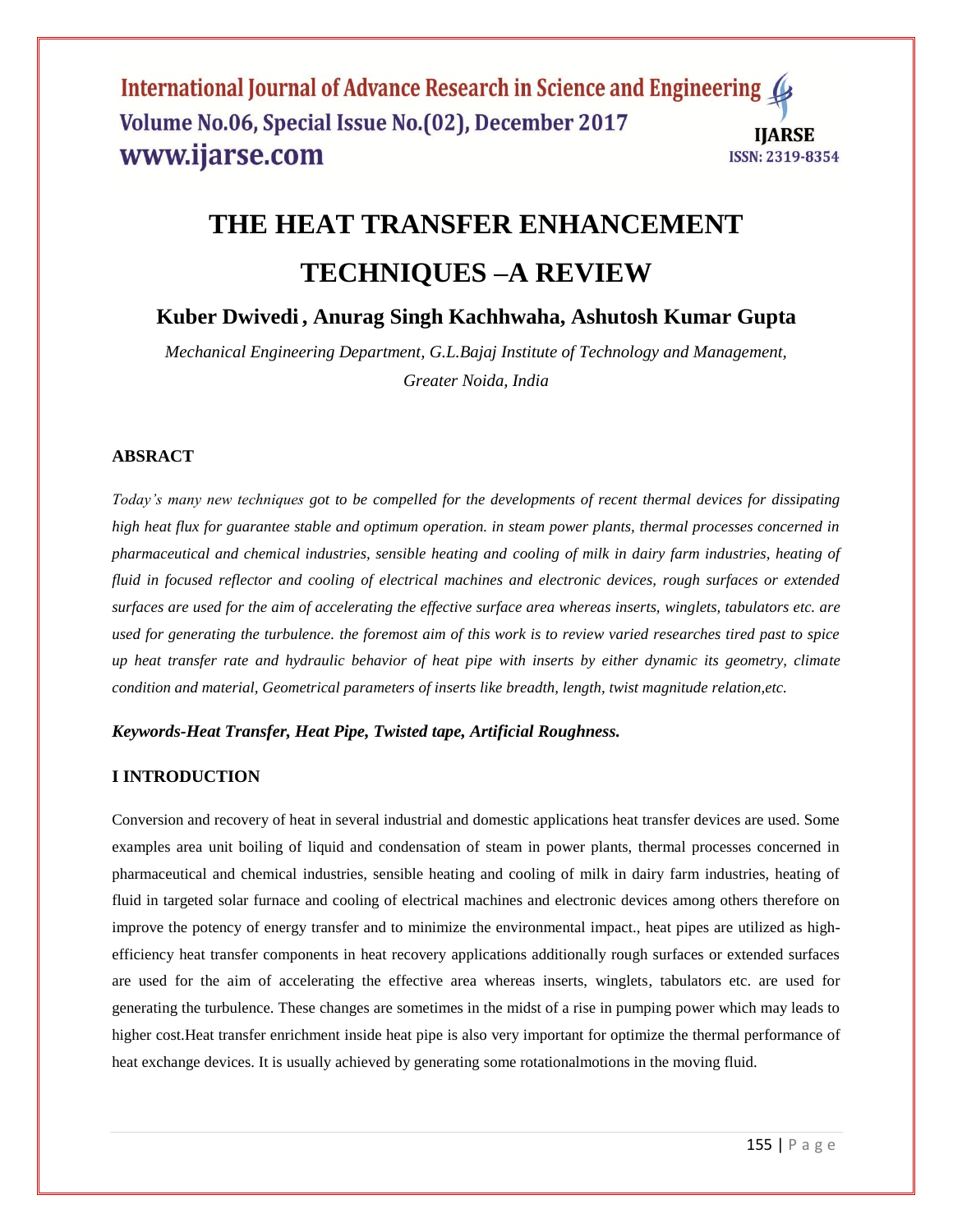## **II LITERATURE REVIEW**

Some of the vital paper associated with analysis for enhancement of heat transfers are reviewed and mentioned here.

**Anas El Maakoulet. al (2017) [1]** they have investigated numerically the design and thermo-hydraulic performance of a double pipe device with helical baffles within the annulus side with the assistance of using the software FLUENT, and based the result for helically baffled annulus sides offer increased heat transfer performance and high-pressure drop compared to the simple double-pipe exchangers. Thermal performance and high-pressure drop is an increasing operates of baffle spacing and Re.

**Z. Deng et al (2017) [2]** they have investigated numerically the thermal performance of a pulsating heat pipe (PHP) below anti-gravity operation. The operating fluid within the PHP is methanol and therefore the Bond variety of those experiments ranges from zero.833 to 1.068. The experimental results indicate that an anti-gravity PHP forever experiences an extended start-up method, exhibits more intense quasi-steady temperature oscillations and includes a larger thermal resistance, implying that gravity plays a very important positive role within the thermal performance of the PHP.

**ZhenfeiFeng et al (2017) [3]** they have done a numerical investigation to check the laminar liquid flow and coupled heat transfer performance in rectangular small channel conductor (MCHS) equipped with wire coil inserts. The results show that the heat transfer performance within the MCHS is increased effectively because of the longitudinal vortexes caused by the wire coils; however the flow resistance is enlarged at the same time. The MCHS with long wire coil placed at the middle line of small channel shows the simplest heat transfer performance with improvement factor of 1.4-1.8 at a heat flux 400 kW/m2. It's additionally founded that the most effective overall performance using PEC at the high Reynolds is the MCHS with 3 segments of short wire coils placed at the middle line of small channel.

**SompolSkullong et al. (2016) [4]** they have investigated by experimentation on thermal performance improvement in a solar air heater channel with combined wavy-groove and delta-wing vortex generator (WVG) placed on the absorbent plate having a consistent wall heat-flux below the range of Reynolds number from 4800 to 23,000. The result discovered that at g/H=0.5, the smaller Ah/Aw provides the highest Nusselt number and friction factor around 6 and 30 times over the smooth channel severally however the optimum thermal performance is at Ah/Aw=0.085 and  $g/H=0.5$ .

**ChaitanyaVashistha, et al. (2016) [5]** they have investigated that the heat transfer and fluid flow characteristics of a circular tube fitted with multiple inserts organized in co-swirl and counter-swirl orientations at Reynolds number range of 4000 to 14000 and based that the most improvement within the heat transfer and friction are found to be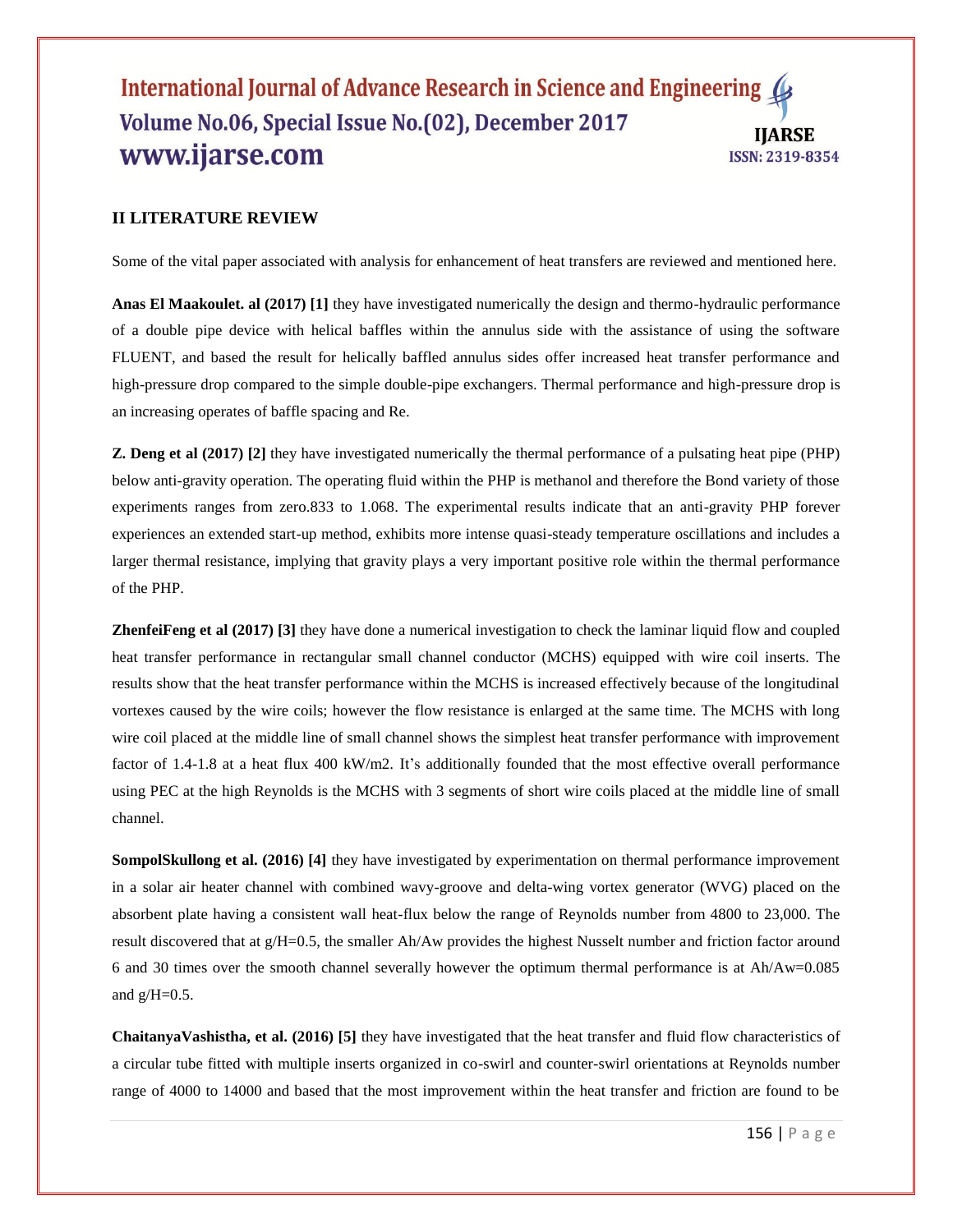2.42 and 6.96 times that of smooth tube whereas the maximum value of the thermo-hydraulic performance factor is found to be 1.26 for a group of four counter-swirl twisted tapes with the twist ratio of 2.5.

**WeiguoXuet al. (2016) [6]** they have conducted the experiments and numerical simulations on heat transfer coefficient and friction factor of Therminol 55 liquid phase heat transfer fluid in a ribbed tube with outer diameter and inner diameter of 19.0 and 15.0 mm, and pitch and rib height of 4.5 and 1.0 mm, respectively. Experimental results show that the heat transfer and thermal performance of Therminol 55 liquid part heat transfer fluid within the ribbed tube area unit considerably improved compared to those of the smooth tube once the Reynolds variety ranges from 500 to 11,500 and it's additionally determined from the numerical results that the ribbed tube will improve heat transfer and fluid flow performances of Therminol liquid phase heat transfer fluid.

**NianbenZheng, et al. (2016) [7]** they have numerically investigated the consequences of rib arrangements on the flow pattern and heat transfer in an internally ribbed device tube. Details of the flow structures within the tube with parallel type ribs (P-type ribs) and V shape type ribs (V-type ribs) severally. The results reveal that rib arrangements have perceptible effects upon the flow pattern and heat transfer within the ribbed tube. the common Nusselt variety and friction factor the V-type ribbed tubes were about 57e76% and 86e94% over those within the P-type ribbed tube, respectively.

**F. Hormozi et al (2016) [8]** they have been by experimentation studied in a very turbinate coil device for the consequences of surfactants on the thermal performance of the hybrid Nano fluid (Alumina–Silver) at constant wall temperature and streamline flow and ascertained that the thermal performance will be maximized by using the 0.2 vol. the worries hybrids Nano fluid and 0.1 wt. the worries SDS anionic surfactant within the helical coil. the maximum thermal performance within the presence of hybrid Alumina–Silver Nano fluid and SDS anionic surfactant is 16 pf over that of the pure water.

**MortezaKhoshvaght-Aliabadi et al (2016) [9]** they have investigate the consequences of the cross section form with totally different twist pitch to channel length ratios in twisted mini channel (TMC). The result shows that all the tested TMCs have higher heat transfer coefficient and pressure drop than the smooth circular mini channel. It"s additionally found that the TMC with the half circular cross section has the very best values of the considered PEC for air flow, whereas for liquid operating fluids the very best values are obtained for the TMC with the square cross section.

**Zhi-Min Maya Lin et al (2016) [10]** they have analyzed numerically for thermo hydraulic performance of a recently designed twisted tape having parallelogram winglet VGs (PWVGs) inserting in a very circular tube under uniform wall temperature condition, and four different attack angle ( $= 27.64^{\circ}, 21.44^{\circ}, 17.44^{\circ}$  and  $14.67^{\circ}$ ) and four totally different axial spacing St ( $St = 0.83D$ , 1.0D, 1.25D and 1.67D). The results show that the recently designed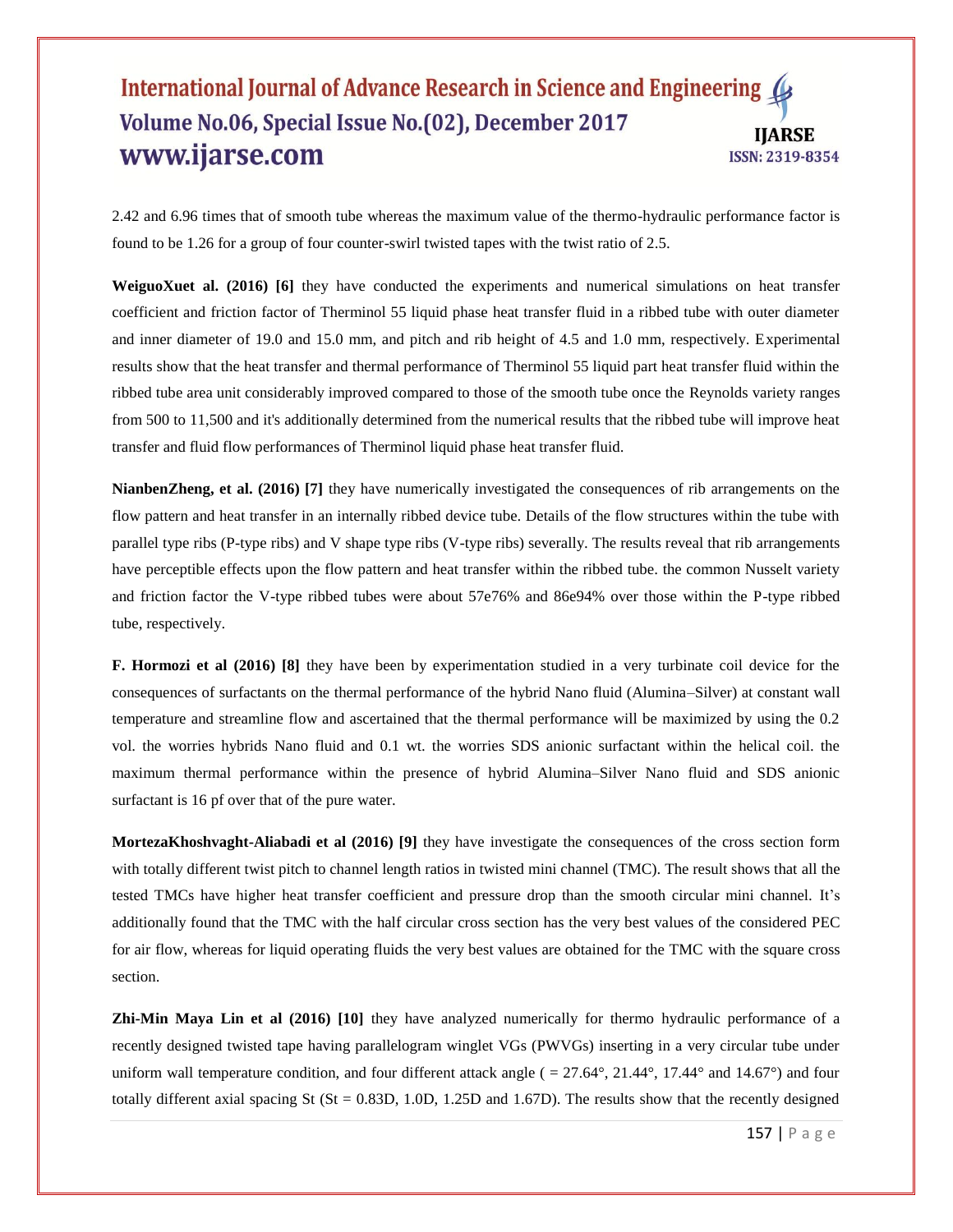twisted tape has 2 ways in which to get secondary flow, including secondary flow generated by the twisted base tape and additional secondary flow generated by PWVGs

**Hamed Sadighi Dizaji et al (2015) [11]** they have been experimentally investigated Heat transfer, pressure drop and effectiveness in a very double pipe device fabricated from corrugated outer and inner tubes. Each of the inner and outer tubes were corrugated by means that of a special machine below the range of reynolds number from 3500 - 18,000 and discovered that the outer tube corrugations and arrangement type of corrugated tubes have significant impact on thermal and resistance characteristics. most effectiveness was obtained for heat exchanger fabricated from concavo-convex corrugated outer tube and convex corrugated inner tube.

**Pengxiao Li et al (2015)** [12] they have numerically investigated the thermal performance of new insert tube, named centrally hollow narrow twisted tape, of a tube below streamline flow conditions and based that the tube with cross hollow twisted tape inserts has the most effective overall heat transfer performance for different hollow widths of the tape. Compared with the conventional twisted tape, the optimum overall heat transfer performance of the new type of tape will increase by 28.1%. Clearance, that is outlined because the dimension between the tube and twisted tape, conjointly affects the heat transfer performance.

**X.P. Liu et al (2015) [13]** they have done investigated numerically the geometric impact on thermo hydraulic characteristics of a periodic cross-corrugated channel for the Re range of 200–3000and based that the Apex angle strongly influence the heat transfer and pressure loss in a triangular cross-sectional corrugated channel. For the aim of heat transfer enhancement, cross-corrugated triangular channels at the 90 and 120 Apex angles are recommended. For this flow regime, the cross-corrugated triangular duct with the Apex angle of 150 is shown to be the optimum alternative over all the studied channels. The JF factor is increased by  $4.1-7.0$  times that in a triangular channel with Apex angle of 90.

**N. Piriyarungrod1, et al (2015) [14]** they have investigated experimentally the thermal performance characteristics of inserted tapered twisted tapes, below four different taper angles at each taper angle, the tapered twisted tapes were twisted at 3 different twist ratios (y/W) of 3.5, 4.0 and 4.5 under turbulent flow regime for Reynolds numbers between 6000 and 20,000 and based that the heat transfer improvement and friction loss increased with decreasing taper angle and twist magnitude relation and it's also discovered that the Thermal performance factor attended increase with increasing taper angle and decreasing tape twist ratio.

**PongjetPromvonge (2015) [15]** they have investigated through an experiment the heat transfer augmentation in a very square duct with insertion of combined 30 V-fins and quadruple counter-twisted tapes below uniform wall heat-flux condition with Reynolds number starting from 4000 to 30,000. The experimental results reveal that the warmth transfer and pressure come by the shape of various Nusselt number and friction factor from the V-finned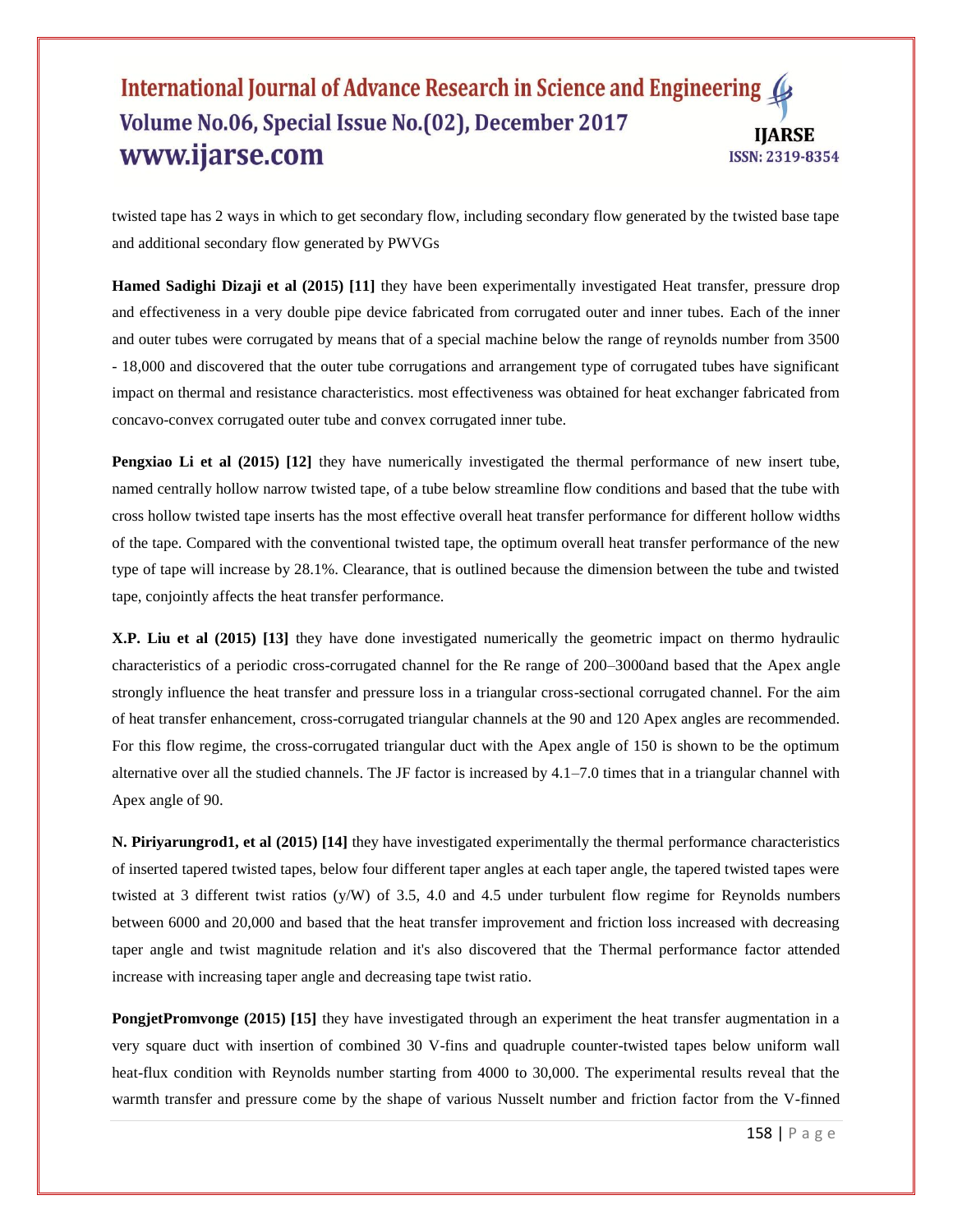counter-twisted tape tend to extend with the increase of rb however show the reversing trend with increasing RP and conjointly determined that the thermal performance of the V-finned counter-twisted tape is significantly beyond that of the quadruple twisted tapes alone.

Yu Rao et al (2015) [16] they have conducted comparative experimental and numerical study to analyze the heat transfer of flow in channels with one dimpled wall with arrays of spherical dimples and teardrop dimples, and therefore the dimples have identical depth with depth-to-diameter ratio of 0.2 and based that the globally averaged heat transfer enhancement of the spherical dimple channel are often 1.5–1.7 times the absolutely developed flow in a very smooth duct with the friction factor of 1.2–2.0 times the smooth duct flow. Compared to the spherical dimples, the teardrop dimples have distinctively higher heat transfer performance by about 18.0% with increased pressure loss by 35–15% because the Reynolds number increases.

**Jung-Yang San (2015)** [17] they have investigated the heat transfer and pressure drop information for air flow and water flow in smooth tubes with inserts coiled-wire. The wire diameter-to-tube inner diameter ratio (e/d) and coil pitch-to-tube inner diameter ratio (p/d) are within the ranges of 0.0725 to 0.134 and 1.304 to 2.319 respectively and it's found that the Nusselt number (Nu) increases with the e/d value, whereas it increases with a decrease of the p/d value and it's conjointly revealed that the dependence of the heat transfer improvement of the wire coil on the reynolds number (Re) is minor with air because the operating fluid and therefore the heat transfer improvement significantly decreases with a rise of the Re value with water as an operating fluid.

**FarhadSangtarash, (2015) [18]** they have developed the numerical and experimental model to analyze the impact of adding an in-line and staggered arrangement of dimples and perforated dimples to multi louvered fins on the heat transfer augmentation and therefore the pressure drop of the air flow through a multi louvered fin bank and based that the adding dimples on the louver surface increases the j factor and therefore the f factor. Likewise, adding perforation to the dimples leads to the same increase. The current results indicate that compared with the inline arrangement, the staggered arrangement might effectively enhance the heat transfer performance.

**M.M. Sarafraz et al. (2015) [19]** they have investigated through an experiment on forced convective heat transfer coefficient of a biologically made Nano fluid (Green tea leaves and silver nitrate with ethylene–glycol/water as base fluid) flowing in a circular tube within a heat exchanger and revealed that a motivating improvement of heat transfer coefficient up to 67 at vol.  $% = 1$ .

**M.A. Ahmed et al (2014) [20]** they have numerically investigated, laminar flow and heat transfer characteristics of CuO–water Nano fluid in straight and corrugated channels over the Reynolds number and Nano particles volume fraction ranges of 100–800 and 0–0.05, respectively. Results show that the common Nusselt number and thermal– hydraulic performance factor increases with increasing an o particles volume fraction and Reynolds number for all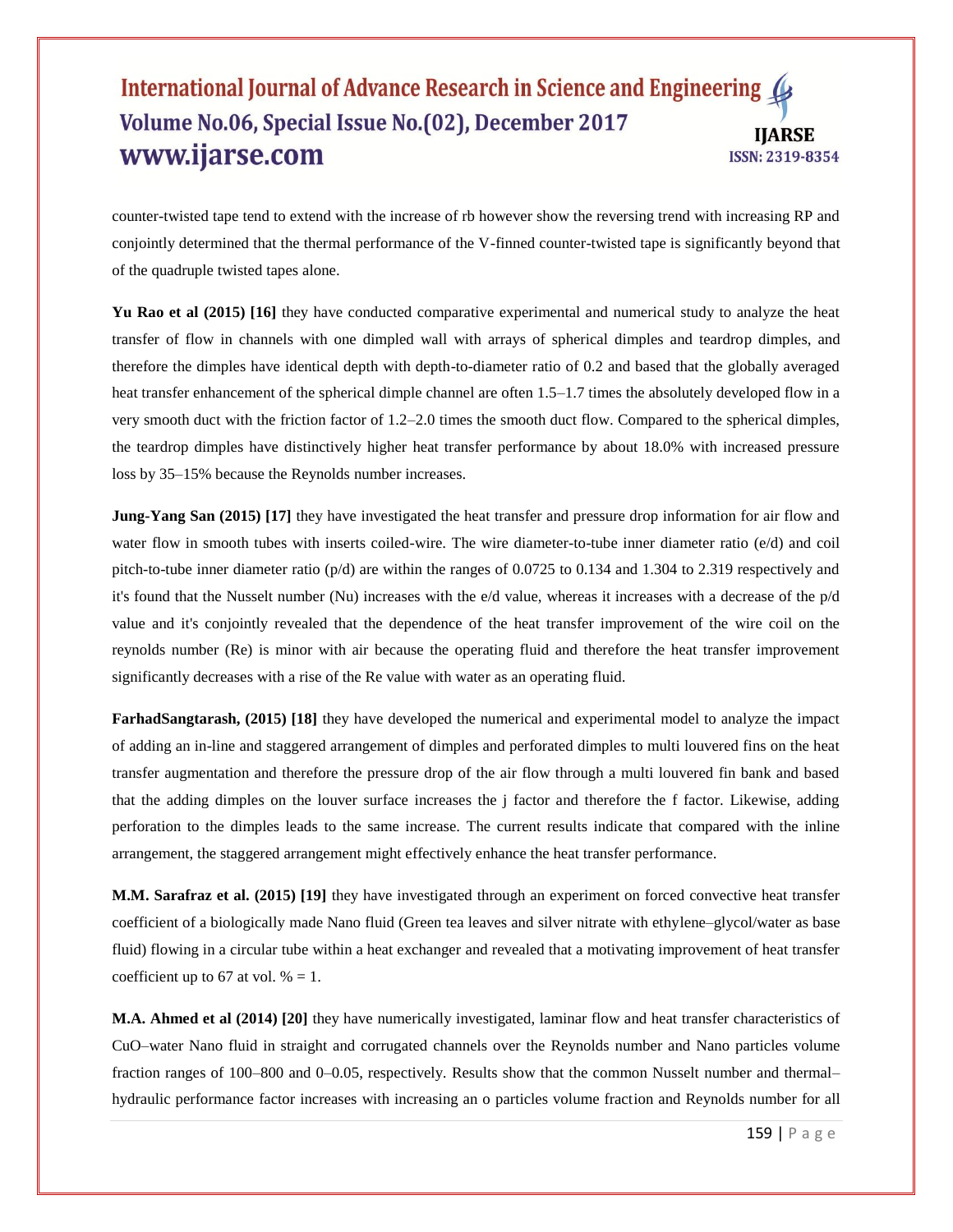channel shapes .In addition, the non-dimensional pressure drop increases with increasing Nano particles volume fraction, whereas it decreases as Reynolds number increases for all channel geometries. Moreover, the trapezoidal channel has the very best Nusselt number and followed by the sinusoidal, triangular and straight channel.

**M.A. Akhavan-Behabadi et al (2014) [21]** they have been carried out experimental heat transfer studies during evaporation of R-134 an inside a corrugated tube for seven different tube inclinations, α, during a range of −90° to +90° and four mass velocities of 46, 81, 110 and 136 kg m−2 s−1 for each tube inclination angle during evaporation of R-134a. data analysis demonstrate that the tube inclination angle, α, affects the boiling heat transfer coefficient in a significant manner. The impact of tube inclination angle, α, on heat transfer coefficient, h, is more prominent at low vapor quality and mass velocity. Within the low vapor quality region, the heat transfer coefficient, h, for the +90° inclined tube is concerning 62 more than that of the −90° inclined tube. The results conjointly showed that at all mass velocities, the highest average heat transfer coefficient were achieved for  $\alpha = +90^{\circ}$ .

**TabishAlam et al (2014) [22]** they have experimentally investigated, the impact of geometrical parameters of the vshaped perforated blocks on heat transfer and flow characteristics of rectangular duct. for the range of reynolds number from 2000 to 20,000 and based that the maximum improvement in Nusselt and friction factor has been found to be 6.76 and 28.84 times to that of smooth duct, respectively.

## **III CONCLUSION**

This is ascertained from literature survey that heat transfer management is extremely necessary parameter for cooling the equipment, stationary engines and plenty of engineering application, for the economical operating and additionally avoid the heating drawback, therefore we tend to wants the optimized design of heat pipe that is employed as associate extra surface area and providing the massive heat transfer expanse with minimum material and most heat transfer rate. There are several researches in literature created to review for enhancement of heat transfer and founded that the reduction in the flow cross section area, an increase in turbulence intensity and an increase in tangential flow established by various types of inserts.

Geometrical parameters of inserts like width, length, twist ratio, etc. affect the heat transfer enhancement considerably also they have founded that:-

- Heat pipe with inserts offer the higher performance in heat transfer as compared to the blank heat pipe.
- Staggered arrangement of fins offer the most effective result compared to different configuration.
- Spherical dimples, the teardrop dimples have distinctively higher heat transfer performance
- Helically baffled annulus sides provide enhanced heat transfer performance and high-pressure drop compared to the simple double-pipe exchangers.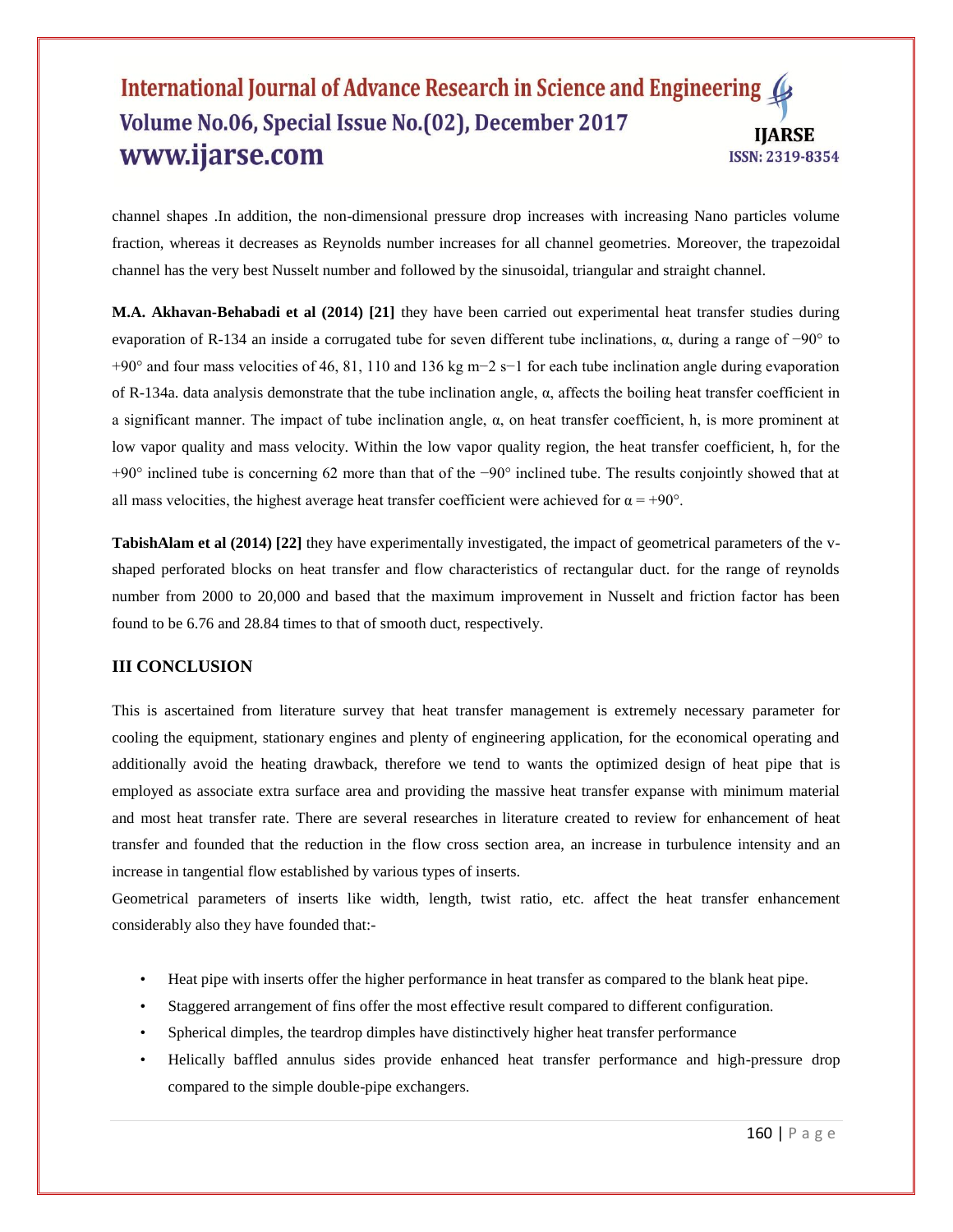- Twisted Mini Channels have higher heat transfer coefficient and pressure drop than the smooth circular mini channel.
- Thermal performance of the V-finned counter-twisted tape is considerably higher than that of the quadruple twisted tapes

#### **Refernces**

- 1. Anas El Maakoul , AzzeddineLaknizi , Said Saadeddine , Abdellatif Ben Abdellah ,Mohamed Meziane , Mustapha El Metoui""Numerical design and investigation of heat transfer enhancement and performance for an annulus with continuous helical baffles in a double-pipe heat exchanger"", Energy Conversion and Management 133 (2017) 76–86.
- 2. Z. Deng, Y. Zheng, X. Liu, B. Zhu, Y. Chen, "Experimental study on thermal performance of an anti-gravity pulsating heat pipe and its application on heat recovery utilization" Applied Thermal Engineering (2017).
- 3. Z. Feng, X. Luo, F. Guo, H. Li, J. Zhang, "Numerical investigation on laminar flow and heat transfer in rectangular micro channel heat sink with wire coil inserts" Applied Thermal Engineering (2017).
- 4. SompolSkullong, PongjetPromvonge, ChinarukThianpong, MonsakPimsarn, Thermal performance in solar air heater channel with combined wavy-groove and perforated-delta wing vortex generators, Applied Thermal Engineering (2016).
- 5. ChaitanyaVashistha, Anil Kumar Patil, Manoj Kumar ""Experimental investigation of heat transfer and pressure drop in a circular tube with multiple inserts", Applied Thermal Engineering 96 (2016) 117–129.
- 6. WeiguoXu, ShuyanWang, Qinghong Zhang, QiangWang, Huilin Lu, Heping Tan ""Experimental and numerical studies of heat transfer and friction factor of therminol liquid phase heat transfer fluid in a ribbed tube", Applied Thermal Engineering 95 (2016) 165–177.
- 7. NianbenZheng, Peng Liu, Feng Shan, Zhichun Liu, Wei Liu"Effects of rib arrangements on the flow pattern and heat transfer in an internally ribbed heat exchanger tube" International Journal of Thermal Sciences 101 (2016)  $93 - 105$ .
- 8. F. Hormozi, B. ZareNezhad , H.R. Allahyar, ""An experimental investigation on the effects of surfactants on the thermal performance of hybrid Nano fluids in helical coil heat exchangers"", International Communications in Heat and Mass Transfer (2016).
- 9. MortezaKhoshvaght-Aliabadi, Zahra Arani-Lahtari, ""Forced convection in twisted minichannel (TMC) with different cross section shapes: A numerical study", Applied Thermal Engineering 93 (2016) 101–112.
- 10. Z-M. Lin, L-B. Wang, M. Lin, W. Dang, Y-H. Zhang, Numerical study of the laminar flow and heat transfer characteristics in a tube inserting a twisted tape having parallelogram winglet vortex generators, Applied Thermal Engineering (2016).